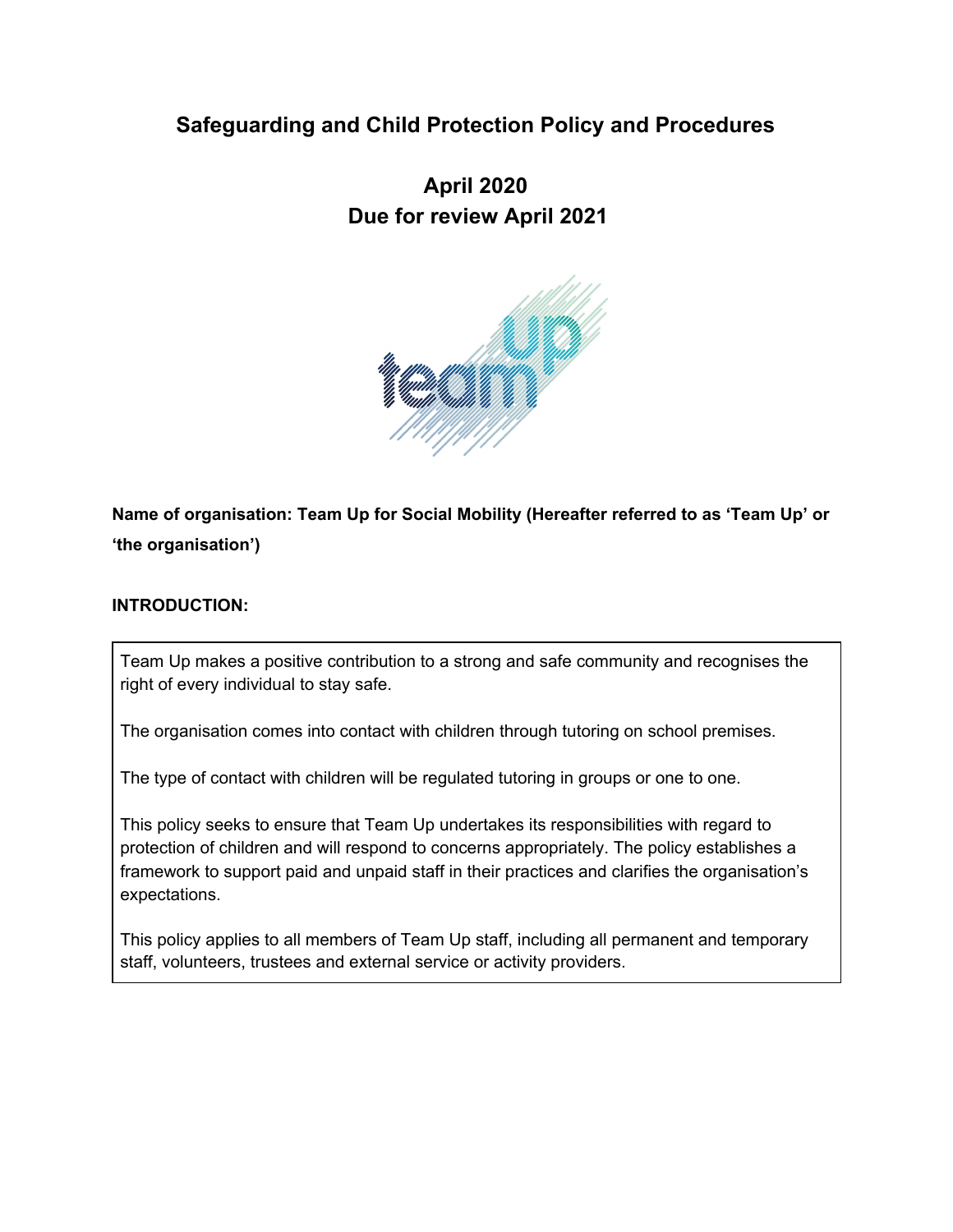## **LEGISLATION:**

The principal pieces of legislation governing this policy are:

- Children Act 1989 and 2004
- UN Convention on the Rights of the Child 1991
- Human Rights Act 1998
- Sexual Offences Act 2003
- Safeguarding Vulnerable Groups Act 2006
- Protecting of Freedoms Act 2012
- Children and Families Act 2014
- Children and Social Work Act 2017
- General Data Protection Regulations 2018
- Working together to safeguard children: a guide to interagency working to safeguard and promote the welfare of children; HM Government 2018.
- Keeping Children Safe in Education 2019.

## **Our Policy**

Team Up is committed to ensuring that all children who are involved with its activities are kept safe from harm and are cared for with the utmost professionalism and integrity. This includes activities for children run or supported by Team Up staff, trustees, tutors or other volunteers anywhere in the UK. This policy also applies to all written, electronic and verbal communication with children by Team Up.

Team Up is committed to informing children involved in activities and their parents about this policy, and the associated procedures. This policy will be publicly available and circulated as appropriate.

This policy is applicable to all staff employed by Team Up, and all trustees, tutors and other volunteers associated with Team Up. Team Up will also strongly encourage partners that it works with on the implementation of projects to adopt their own child protection policies if they have not done so already.

All Team Up staff, trustees and volunteers will take any concerns or allegations of abuse against children very seriously. Team Up will deal with all concerns and allegations appropriately, with the understanding that it may be necessary to refer them to children's social care services, the independent Local Authority Designated Officer (LADO) for allegations against staff, trustees and other volunteers, and in emergencies, the police.

Team Up maintains a high standard in recruiting staff and volunteers. For all staff and volunteers who work with children, DBS (previously CRB) or other police checks will be undertaken and detailed training given in Child Protection policies and procedures. Team Up will request an Enhanced DBS disclosure and Children's Barred List information on all volunteers working with children at or on behalf of Team Up. Under no circumstances will Team Up permit an unchecked volunteer to have unsupervised contact with children.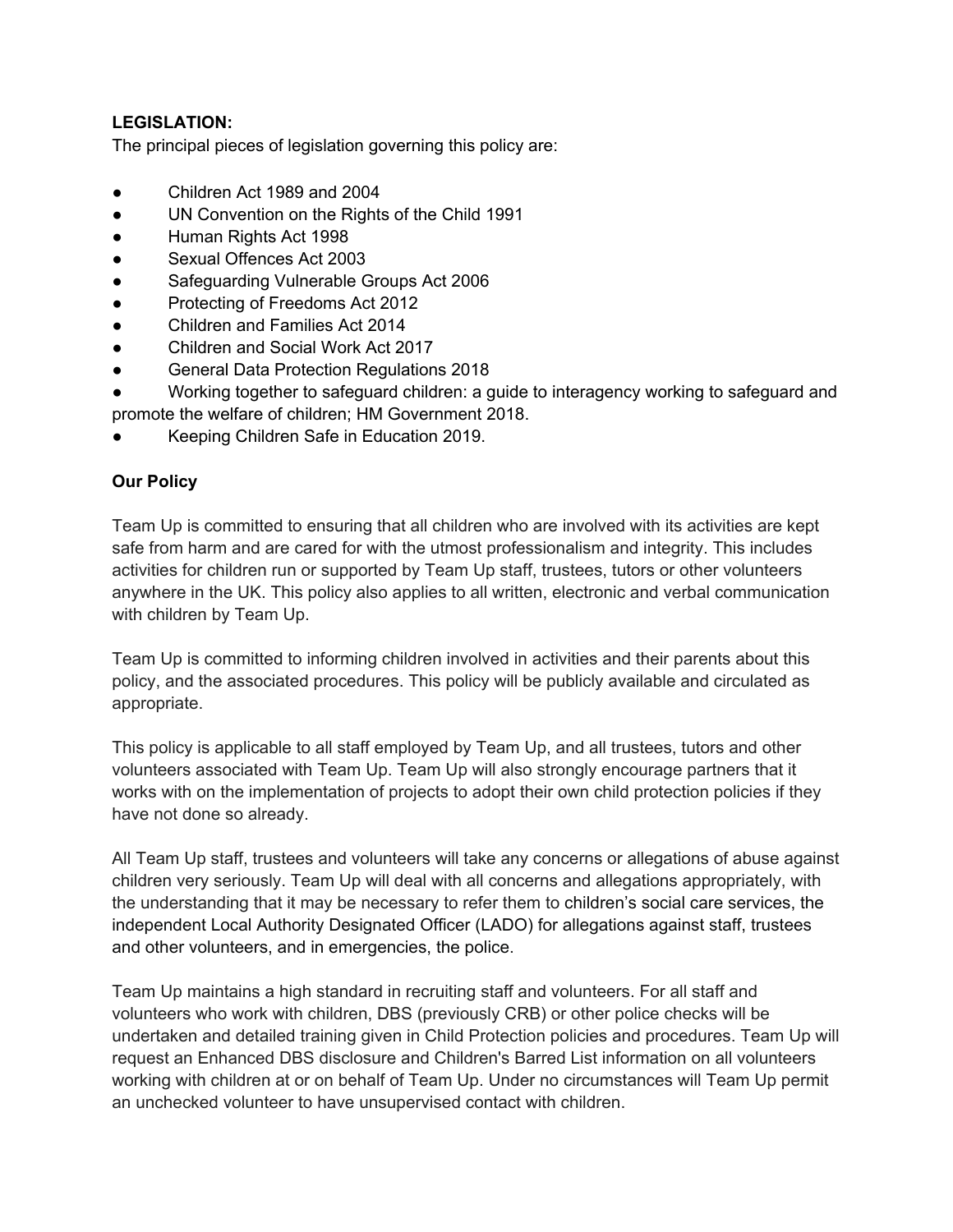#### **DEFINITIONS:**

Safeguarding is about embedding practices throughout the organisation to ensure the protection of children wherever possible. In contrast, child protection is about responding to circumstances that arise.

Abuse is a form of maltreatment of a child. Somebody may abuse or neglect a child by inflicting harm, or by failing to act to prevent harm. They may be abused by an adult or adults, or another child or children.

There are four types of child abuse as defined in 'Keeping Children Safe in Education' (September 2019) as follows:

- **Physical Abuse**: physical injury to a child where there is knowledge, or a reasonable suspicion, that their injury was inflicted or knowingly not prevented.
- **Neglect:** the persistent or severe neglect of a child which results in serious impairment of the child's health or development (both physical and mental).
- **Emotional Abuse**: the persistent or severe emotional ill-treatment of a child which has severe adverse effects on the behaviour and emotional development of that child.
- **Sexual Abuse**: the involvement of dependent, developmentally immature children and adolescents in sexual activities they do not truly comprehend, to which they are unable to give informed consent. This doesn't have to be physical contact, and it can happen online.
- Other types of abuse include:
- **Domestic abuse**: Witnessing domestic abuse is child abuse, and teenagers can suffer domestic abuse in their relationships.
- **Online abuse:** Online abuse is any type of abuse that happens on the web, whether through social networks, playing online games or using mobile phones.
- **Child sexual exploitation:** Child sexual exploitation is a type of sexual abuse in which children are sexually exploited for money, power or status.
- **Female genital mutilation (FGM):** Female genital mutilation (FGM) is the partial or total removal of external female genitalia for non-medical reasons.
- **Bullying and cyberbullying:** Bullying can happen anywhere at school, at home or online. It's usually repeated over a long period of time and can hurt a child both physically and emotionally.
- **Child trafficking:** Child trafficking is a type of abuse where children are recruited, moved or transported and then exploited, forced to work or sold.
- **Grooming:** Children and young people can be groomed online or in the real world, by a stranger or by someone they know - for example a family member, friend or professional.
- Further information regarding indicators of child abuse can be found via this link [https://www.nspcc.org.uk/globalassets/documents/information-service/definitions-signs-c](https://www.nspcc.org.uk/globalassets/documents/information-service/definitions-signs-child-abuse.pdf) [hild-abuse.pdf](https://www.nspcc.org.uk/globalassets/documents/information-service/definitions-signs-child-abuse.pdf)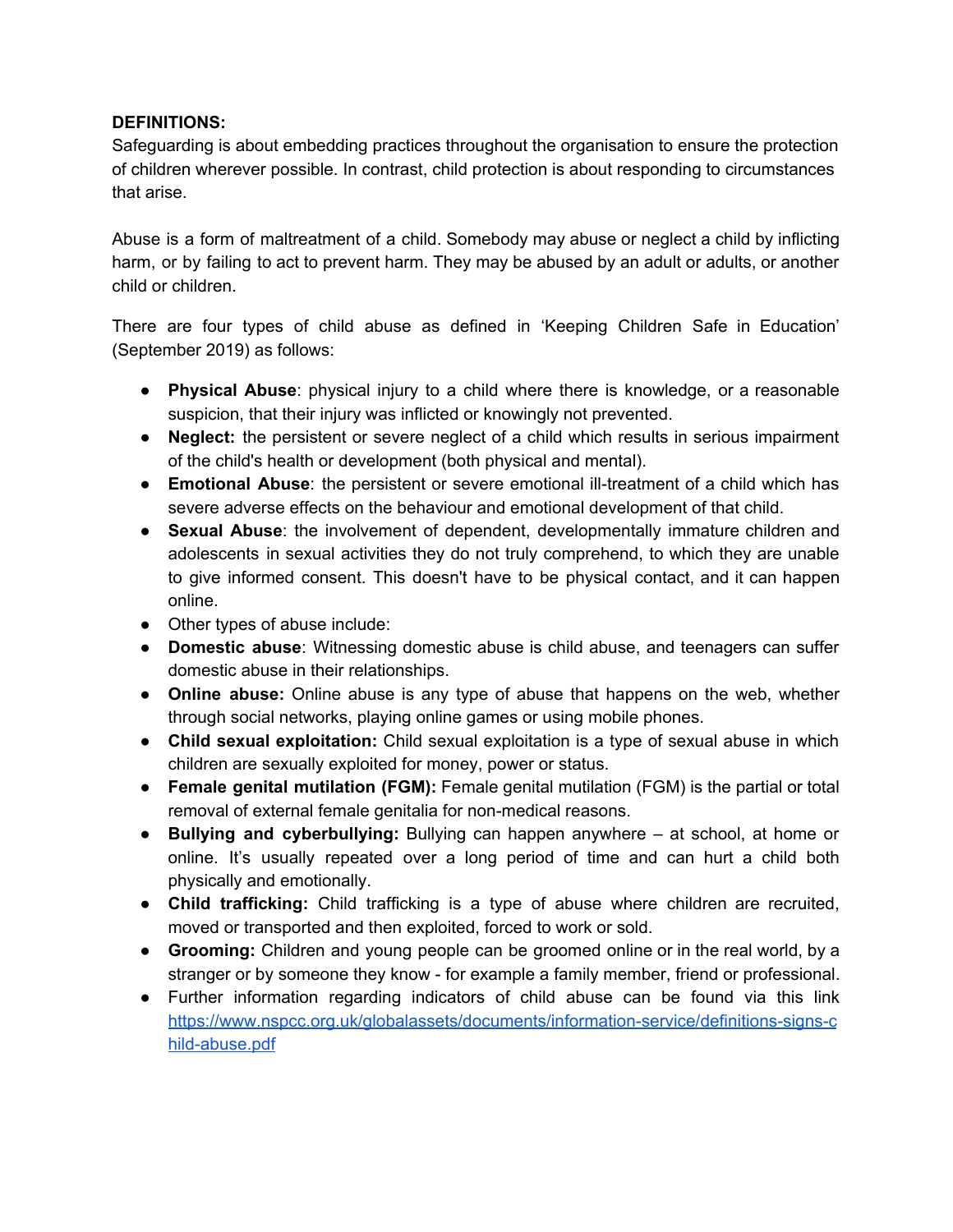## **RESPONSIBILITIES:**

All staff (paid or unpaid) have responsibility to follow the guidance laid out in this policy and related policies, and to pass on any welfare concerns using the required procedures. We expect all staff (paid or unpaid) to promote good practice by being an excellent role model, contribute to discussions about safeguarding and to positively involve people in developing safe practices.

All staff and volunteers are responsible for:

- Complying with the Safeguarding Children Policy and Code of Conduct.
- Being alert to the signs of abuse and their need to refer any concerns to the Designated Child Protection Officer;
- Raising any concerns with the designated safeguarding lead as soon as possible or contacting the police/ childrens social services/ NSPCC if a child is at immediate risk of harm;
- Maintaining an attitude of 'it could happen here'. When concerned about the welfare of a child, staff members and volunteers should always act in the interests of the child.

Additional specific responsibilities:

**SMT (Senior Management Team)** have responsibility to ensure: Sufficient resources (time and money) are allocated to ensure that the policy can be effectively implemented.

**The Designated Safeguarding Officer** of Team Up is Freya Rowland, they have the responsibility to ensure:

- The policy is in place and appropriate
- The policy is accessible
- The policy is implemented
- Staff and volunteers receive full training and support
- Staff and volunteers are vetted in line with safer recruitment procedures
- The policy is monitored and reviewed
- Sufficient resources (time and money) are allocated to ensure that the policy can be effectively implemented
- Staff (paid and unpaid) have access to appropriate training/information
- Team Up keeps up to date with local arrangements for safeguarding and DBS
- Team Up develops and maintains effective links with relevant agencies
- That all concerns about safeguarding are processed effectively and responded to swiftly and appropriately, and to act as the main point of contact with staff and external agencies in the event of an allegation or disclosure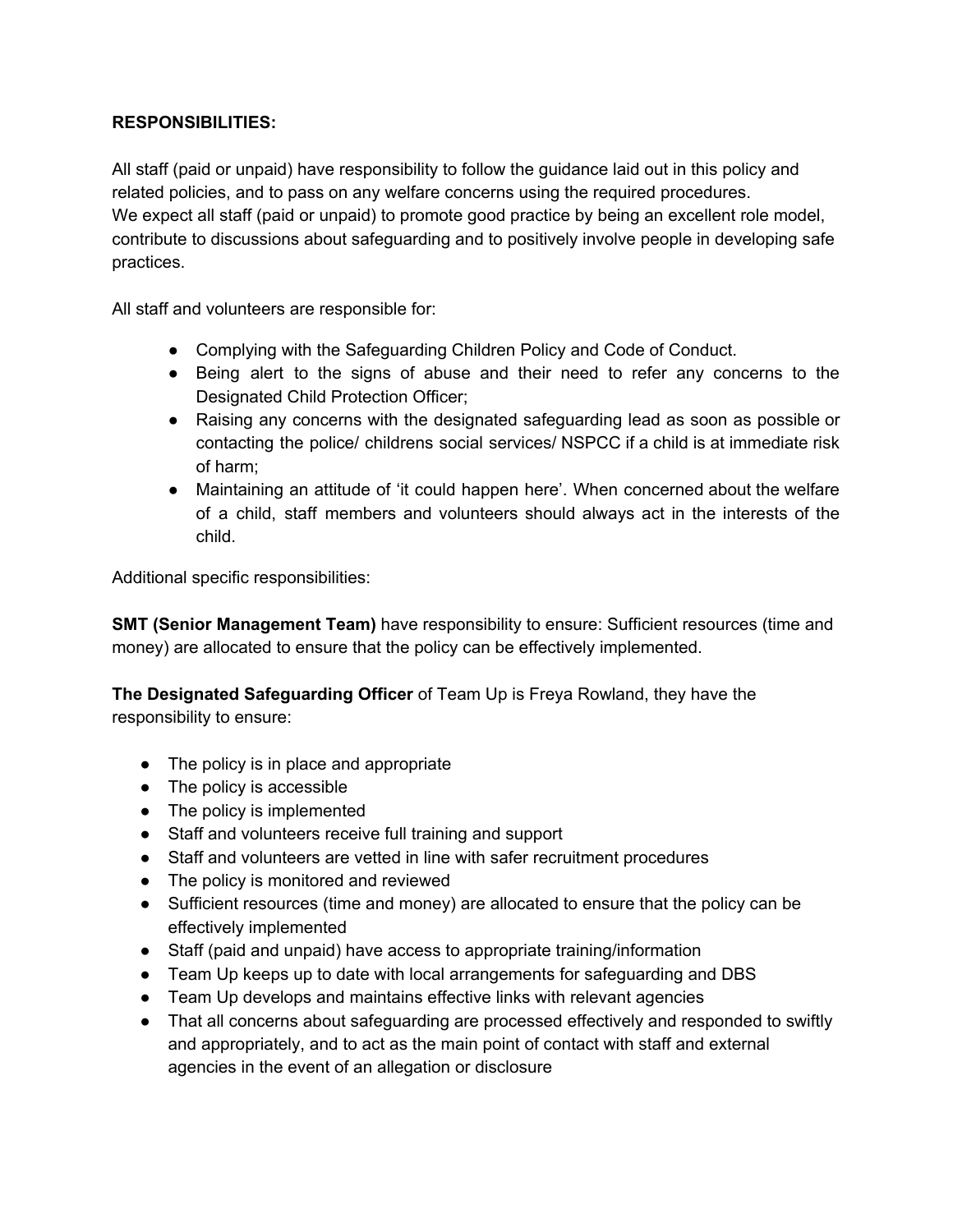If the allegation or indicators of abuse are passed on to Team Up, it is the Designated Safeguarding Officer's responsibility to collect all relevant information and make decisions on how to proceed. This is most likely to be contacting the Designated Safeguarding Officers in the young person's school, or in exceptional circumstances Children's Social Care or police, who are the investigative agencies.

It is important to remember that Team Up staff are not investigating officers. At all times, the welfare of the young person is paramount. Swift reporting will enable the investigative agency to give advice and take appropriate action.

#### **IMPLEMENTATION**

## **DISCLOSURE BARRING SERVICE CHECKS:**

The organisation commits resources to providing Disclosure Barring checks on staff (paid or unpaid) whose roles involve contact with children and /or vulnerable adults.

All tutors will be DBS checked with Team Up when they first join. Thereafter they will be checked again every 3 years. If a tutor arrives with a DBS check that has been undertaken within the last year, Team Up will not undertake a new DBS check for the candidate.

#### **TRAINING AND SUPPORT FOR STAFF:**

Team Up commits resources for induction, training of staff (paid and unpaid) in relation to Safeguarding.

Induction will include an outline of our responsibilities towards safeguarding along with expectations on training and communication standards.

All staff who, through their role, are in contact with children will have access to safeguarding training at an appropriate level.

#### **REPORTING:**

#### **How to report any concern**

If a member of staff or volunteer has identified any signs or indicators that a child/young person is being abused, they should immediately contact the Designated Safeguarding Officer. This will then immediately be raised with the School Co-Ordinator, or DSL at the child's school. If an incident occurs in the school the Programme Manager is based in, they should follow the school's safeguarding procedures for reporting a concern.

The school and Team Up will discuss how to take forward the complaint, ensuring that the LADO is informed within 24 hours in line with the guidance set out in the London Safeguarding Children's Board: [http://www.londoncp.co.uk/chapters/alleg\\_staff.html#manage](http://www.londoncp.co.uk/chapters/alleg_staff.html#manage)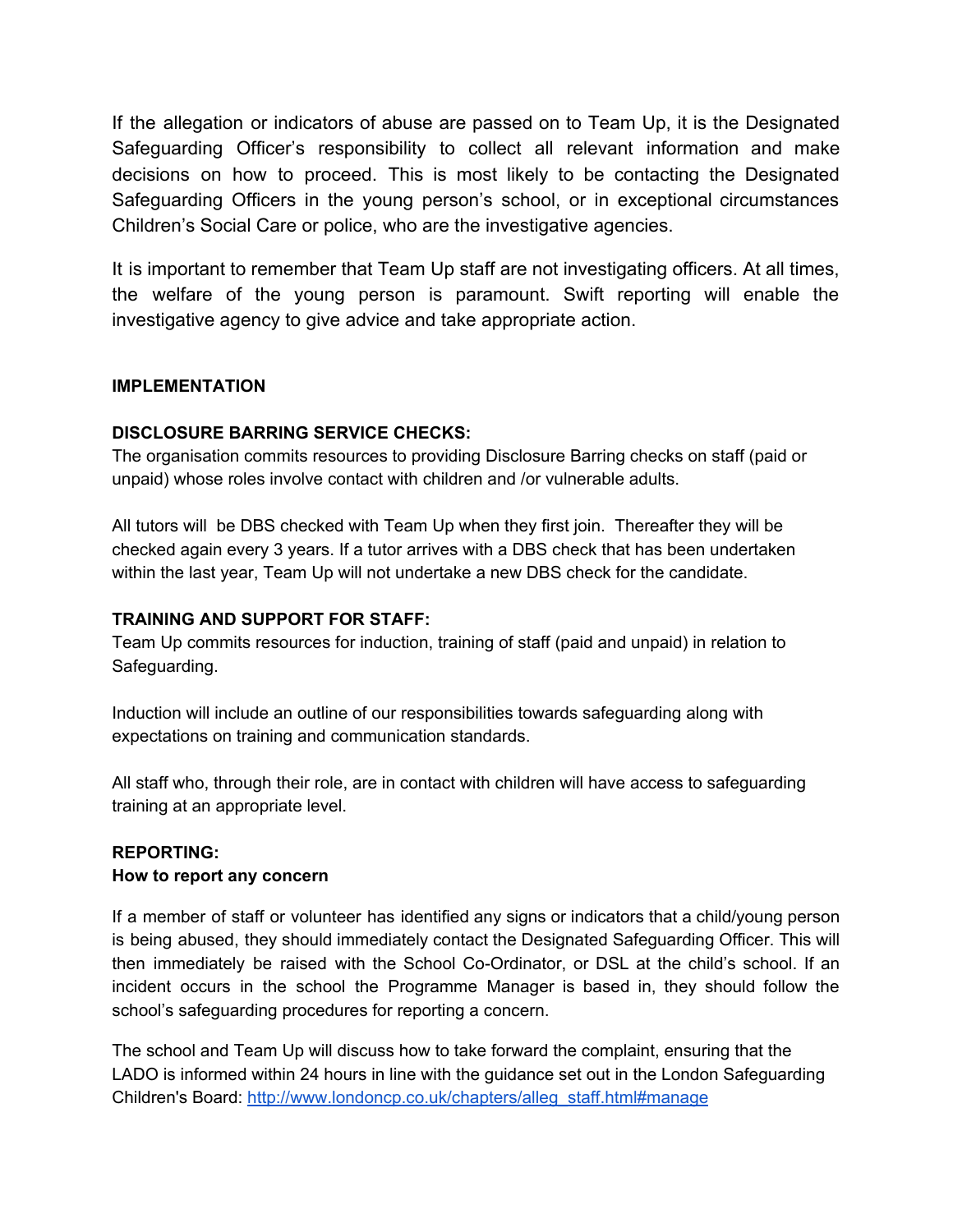Team Up will thereafter perform all duties associated with this guidance, in partnership with the school.

Known facts should be recorded in writing and sent to the Designated Safeguarding Officer, either by phone or by email to freya.rowland@teamup.org.uk.

In the event of an emergency - and the child is at risk - inform the police or children's social services/ NSPCC first and then the Designated Safeguarding Officer.

## **Responding to a disclosure**

If a child or young person discloses information relating to abuse

- 1. They should be allowed to speak without interruption and encouraged only to disclose information they feel comfortable disclosing. Staff and volunteers should be accepting of what is said and should not ask leading questions or conduct any kind of investigation.
- 2. Staff and volunteers must not promise to keep a secret for a young person they should advise the young person that will offer support, but that they must pass on information relating to safeguarding concerns. The young person should be reassured that any information will be kept confidential and only disclosed to the Designated Safeguarding Officer.
- 3. If the young person refuses to disclose anything more, this decision should be respected and the incident should still be reported.
- 4. Immediately after a disclosure, the Designated Safeguarding Officer should be contacted regarding any student on Team Up.
	- In the case of an incident occurring in the school a Programme Manager is in, the school's safeguarding procedures should also be followed.
	- In the event of an emergency and the child is at risk inform the police or children's social services/ NSPCC first and then the Designated Safeguarding Officer.
- 5. The incident should be recorded factually in writing via email, including the account provided by the young person using their exact words where possible, and sent to the Designated Safeguarding Officer without delay.

On being informed of an incident relating to the safeguarding of children and young people, Team Up's DSO (or CEO) will immediately liaise with the school's DSL regarding all incidents or concerns.

If the decision is made by the school's DSL to report to the relevant local authority (which is the local authority where the child or young person lives, or if not known, where the incident occurs), Team Up's DSL will provide the school with any relevant information without delay.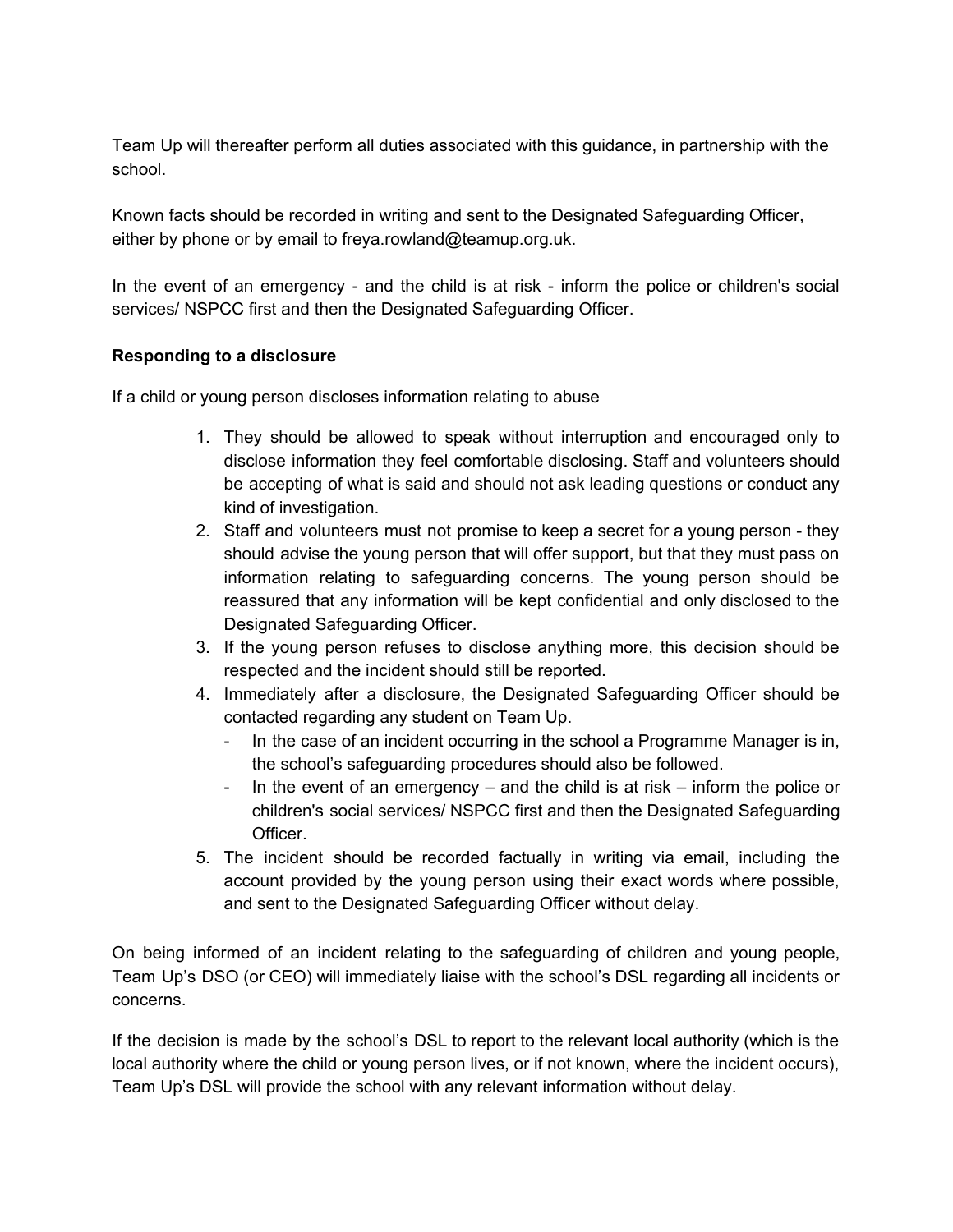If Team Up's DSL (or CEO) is not satisfied that the school has reported to the local authority, they should consult the policies of the relevant local authority and in accordance with those policies make a report to the Local Authority Designated Officer (LADO).

### **Confidentiality and Handling Data**

Child protection information will be stored and handled in line with the principles set out in current data protection legislation and Team Up's Data Protection Policy (available on request).

The Data Protection Act (2018) and GDPR does not prevent Team Up from sharing information with relevant agencies, where that information may help to protect a child.

When dealing with the personal data of young people:

- 1. All information should be handled with sensitivity and confidentiality.
- 2. The information should be kept securely and not be made available to others without the authority of Team Up.
- 3. Dispose of personal data, particularly relating to under 18s, in a confidential manner, by shredding or deleting it when it is no longer needed.
- 4. Do not use the information inappropriately, especially if it will cause harm to the young person concerned.

#### **Safer Recruitment**

Team Up will ensure that Safer Recruitment practices are always followed and that safeguarding considerations are at the centre of each stage of the recruitment process.

All staff and volunteers must pass the Safeguarding assessments including obtaining DBS clearance and two references and providing satisfactory answers to our safeguarding questions.

For paid staff at Team Up, every interview panel will be overseen by at least two members of staff. We will check on the identity of candidates, follow up references with referees and scrutinise applications for gaps in employment.

We will record the answers to safeguarding questions asked during the interview process on staff personnel files and on volunteer records.

Offers of employment and offers to volunteer are made subject to satisfactory vetting checks.

#### **6. Training and Supervision**

All members of staff and volunteers receive a safeguarding induction and must undertake and pass Team Up's online Safeguarding Children training.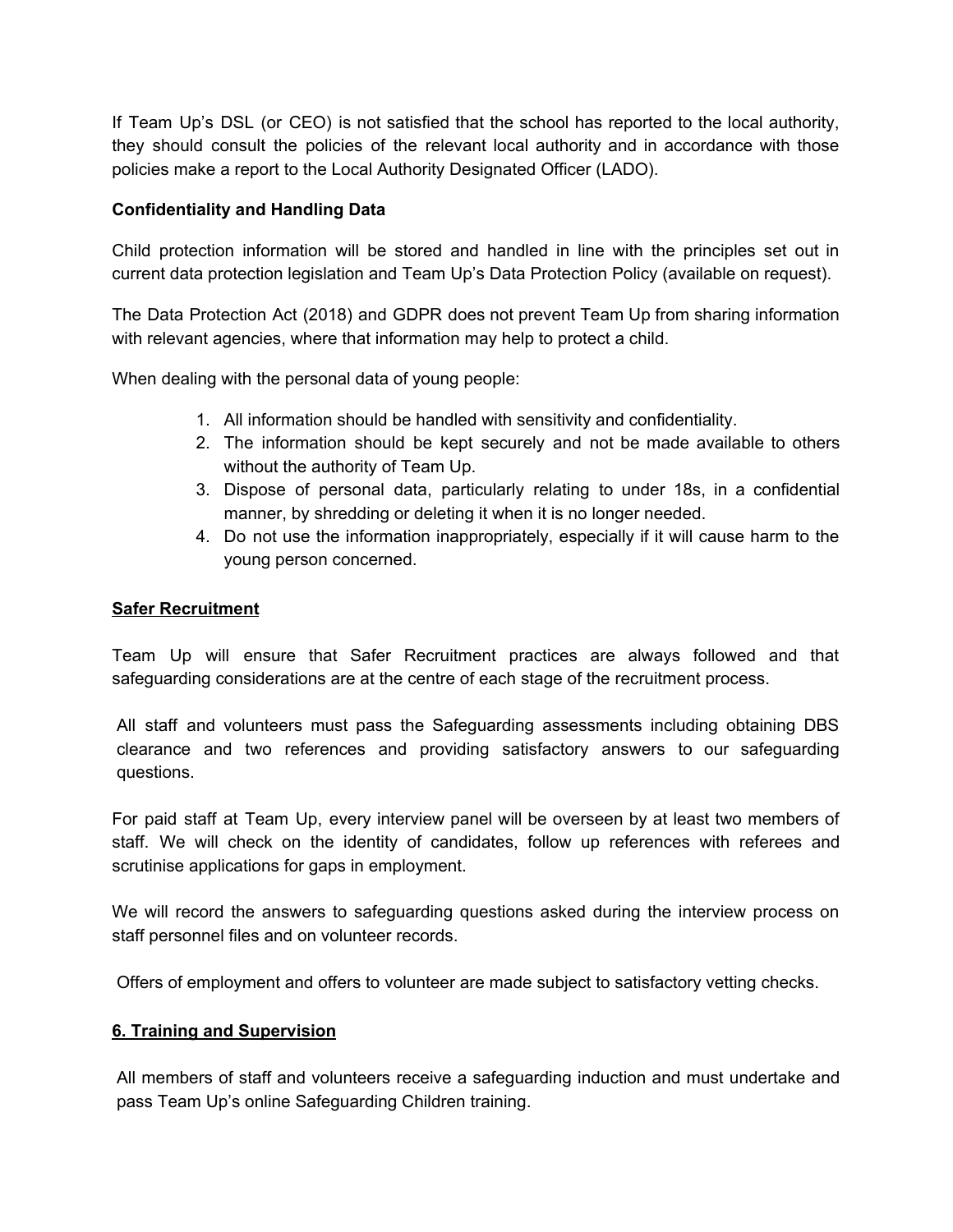Staff working directly with young people are required to attend refresher safeguarding training annually.

Every three years, DBS checks must be refreshed and staff and volunteers retrained. This training covers detailed information in addition to this document. Staff and volunteers will not be permitted to work in regulated activity at Team Up until these checks have been refreshed.

All members of the safeguarding team, including the Designated Safeguarding Officer, will undergo updated child protection training every two years and in addition to formal training, their knowledge and skills will be refreshed at least annually.

We may from time to time drop into volunteer tutorials for quality assurance, safeguarding and feedback purposes. We will contact volunteers prior to doing so to confirm. This is a vital part of ensuring effective delivery, so we require our volunteers to be cooperative with these requests.

#### **Allegations against a member of staff or volunteer**

At Team Up, we recognise the possibility that adults working with our organisation may harm children. It is vital that anyone with concerns about the conduct of a member of staff/ volunteer that seems inappropriate or unsafe feels able to raise these concerns. Concerns must be listened to fairly and equally with all allegations taken seriously. Allegations may arise in a number of ways, such as a concern, suspicion, complaint or report from a child, parent or another adult within or outside of the organisation.

All allegations raised to Team Up's Designated Safeguarding Officer (DSO) or CEO will be reported to the Designated Officer(s) (previously the LADO) of the relevant area. It will be up to the Designated Officers to determine whether the reported concerns meet the threshold of an allegation. Team Up will work with openness and transparency with all agencies as required within Working Together to Safeguard Children (2018), including the Designated Safeguarding Lead (DSL) of the student's school.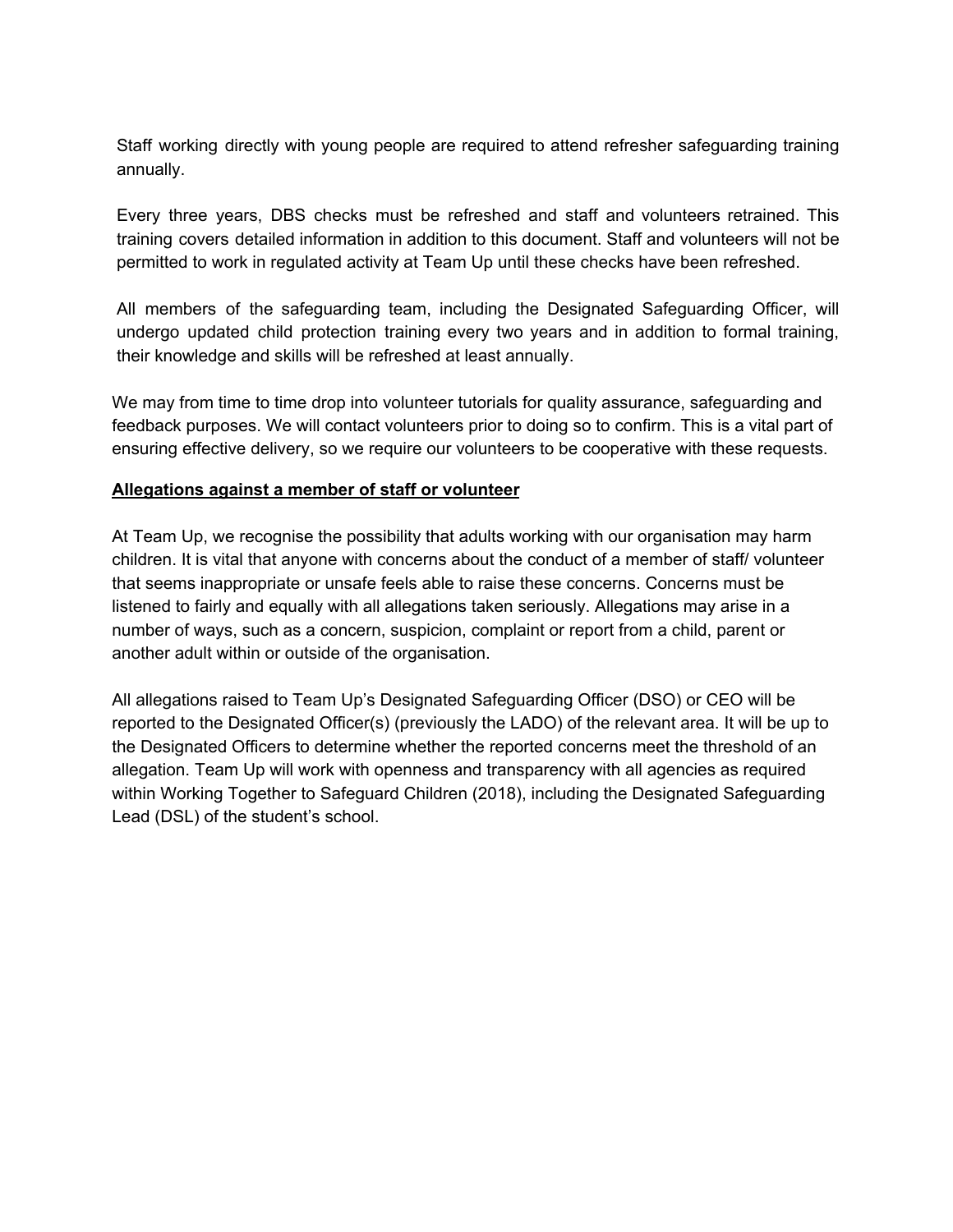#### **Staff and Volunteers' Code of Conduct**

#### **For all staff and volunteers interacting with young people on Team Up.**

#### **You must:**

✓ Report any incidents or concerns that a child may be at risk. This includes a requirement under the Prevent duty to report if you suspect that a child or adult at risk may be under the influence of radicalisation or extremism.

✓ Operate within Team Up's Safeguarding Children Procedures in the event of any disclosure/concern.

✓ Encourage young people and adults to feel comfortable enough to point out attitudes or behaviour that are inappropriate.

- ✓ Treat all young people with respect.
- ✓ Only communicate with the young people on the programme in a professional manner.
- $\checkmark$  Be sensitive to the needs of young people.
- ✓ Respect a young person's right to personal privacy.

✓ Treat all information and data (including photographs and video footage) pertaining to a young person with sensitivity.

✓ Avoid being alone with a young person. All tutorials must happen in a public place or in an office meeting room or other public place within the office with a door open, ensuring there are other people present in the tutorial vicinity.

✓ Remember that someone else might misinterpret your actions, no matter how well intentioned.

✓ Be aware that any physical contact with a young person can be misinterpreted and should always be avoided.

✓ Recognise that special caution is required when discussing sensitive issues with young people.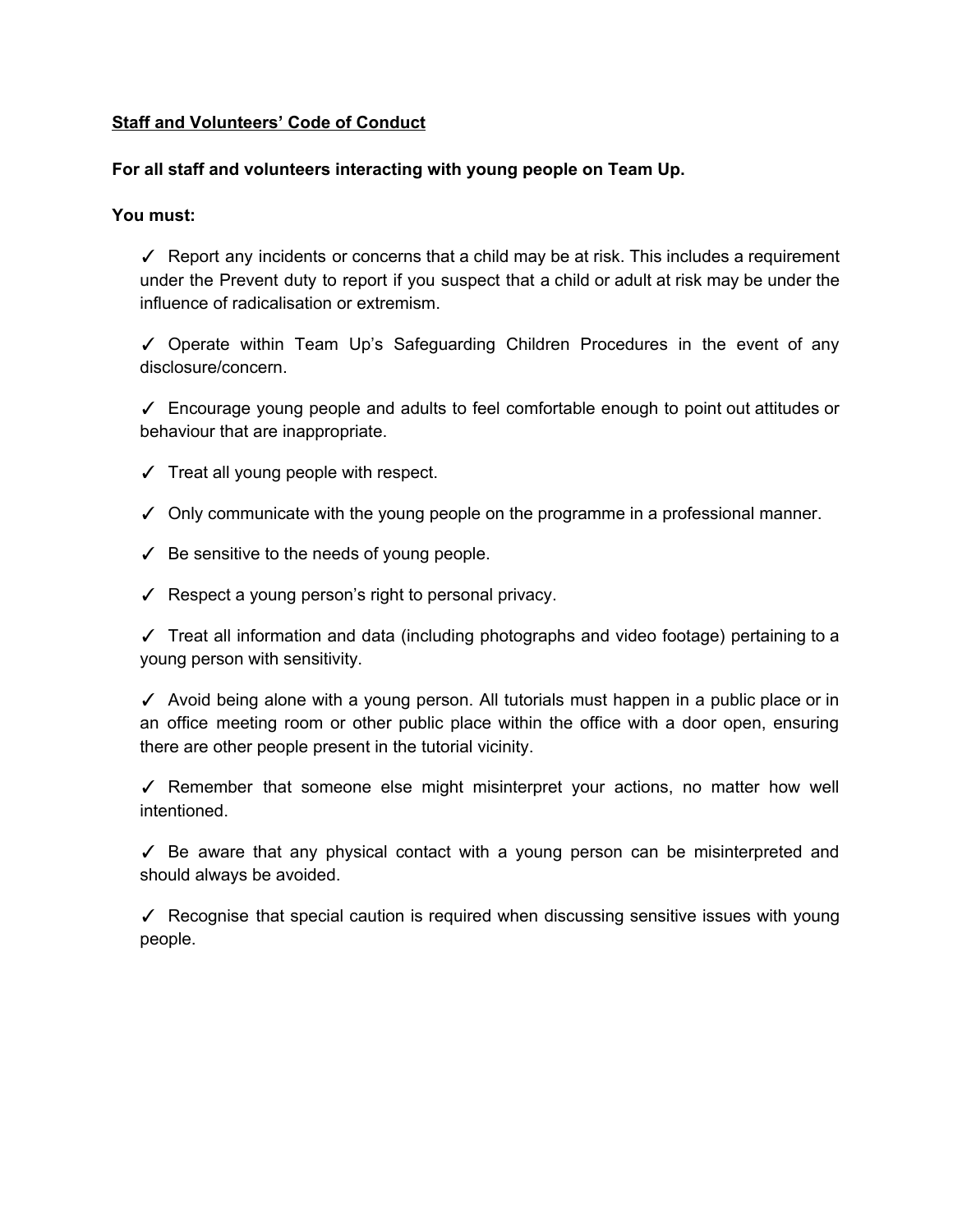#### **You must not:**

✗ Engage in, or attempt to engage in, sexual or inappropriate relationships with a young person on Team Up.

✗ Make suggestive or derogatory remarks in front of young people or via electronic communication

✗ Communicate with a young person from Team Up by social media, which includes (but is not limited to) 'Linkedin', 'WhatsApp', 'Facebook', 'Snapchat' and 'Skype'.

✗ Give special rewards or privileges to build up an inappropriate relationship with a young person. Gifts may only be given and received with consultation with a Programme Manager, and you should be aware of your obligations under the *Bribery Act 2010* at all times.

✗ Be under the influence of alcohol or other substances when working on activities involving young people.

✗ Take photographs of young people without permission from relevant Team Up staff.

✗ Transfer the personal data of young people to third parties without express permission from relevant Team Up staff, the young person or their family.

✗ Reveal excessive personal details to a young person from Team Up (for example, your address).

✗ Either exaggerate or trivialise child abuse issues.

✗ Discriminate against or harass a young person or any other volunteer or Team Up Staff on the basis of that person's age; disability; gender reassignment; marriage or civil partnership; pregnancy or maternity; race; religion or belief; sex; and/or sexual orientation.

✗ Rely on your good name or that of the organisation to protect you.

*Any serious breaches may result in a referral being made to the police or the relevant Local Authorities Designated Officer.*